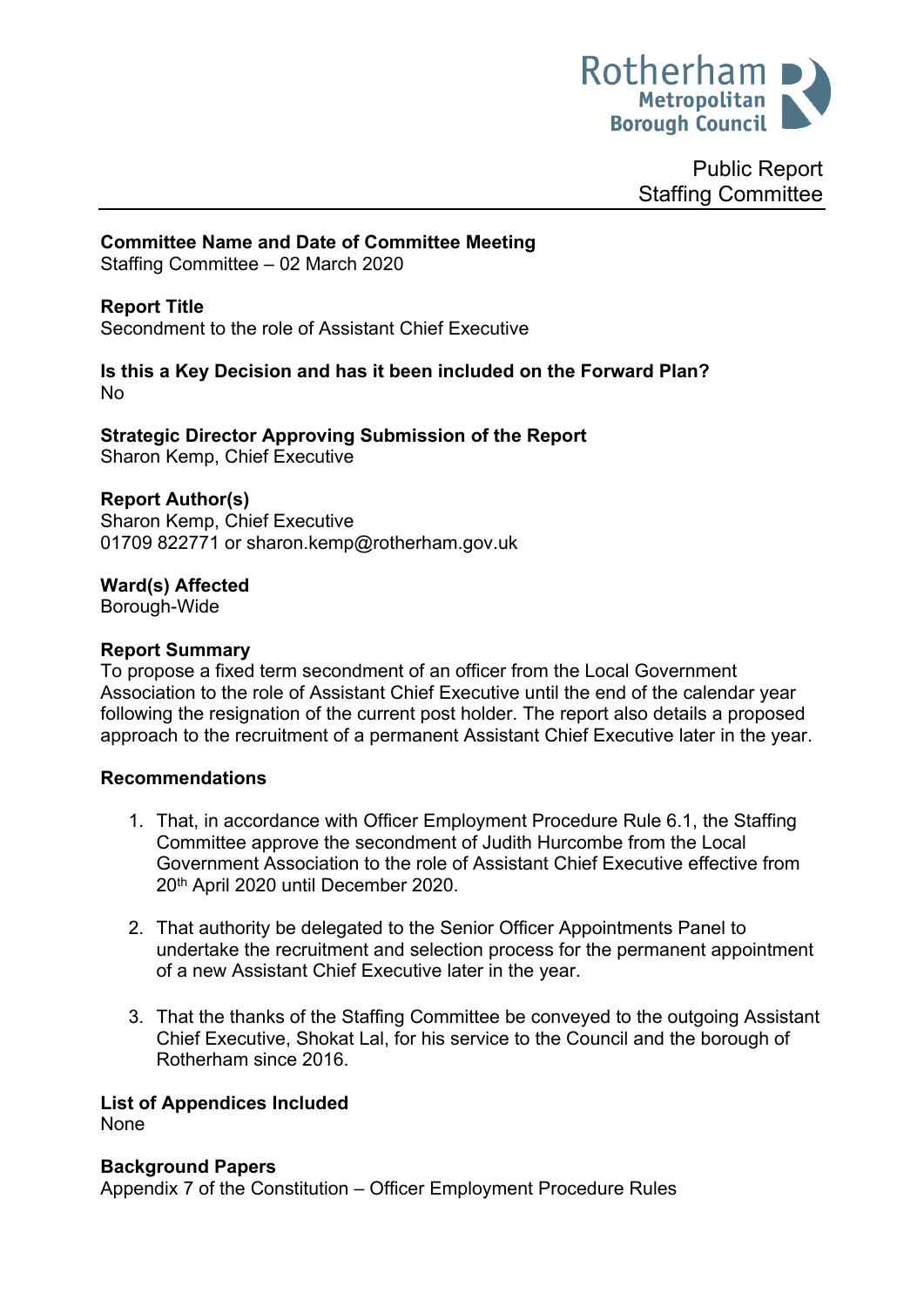**Consideration by any other Council Committee, Scrutiny or Advisory Panel** No

**Council Approval Required** No

**Exempt from the Press and Public** No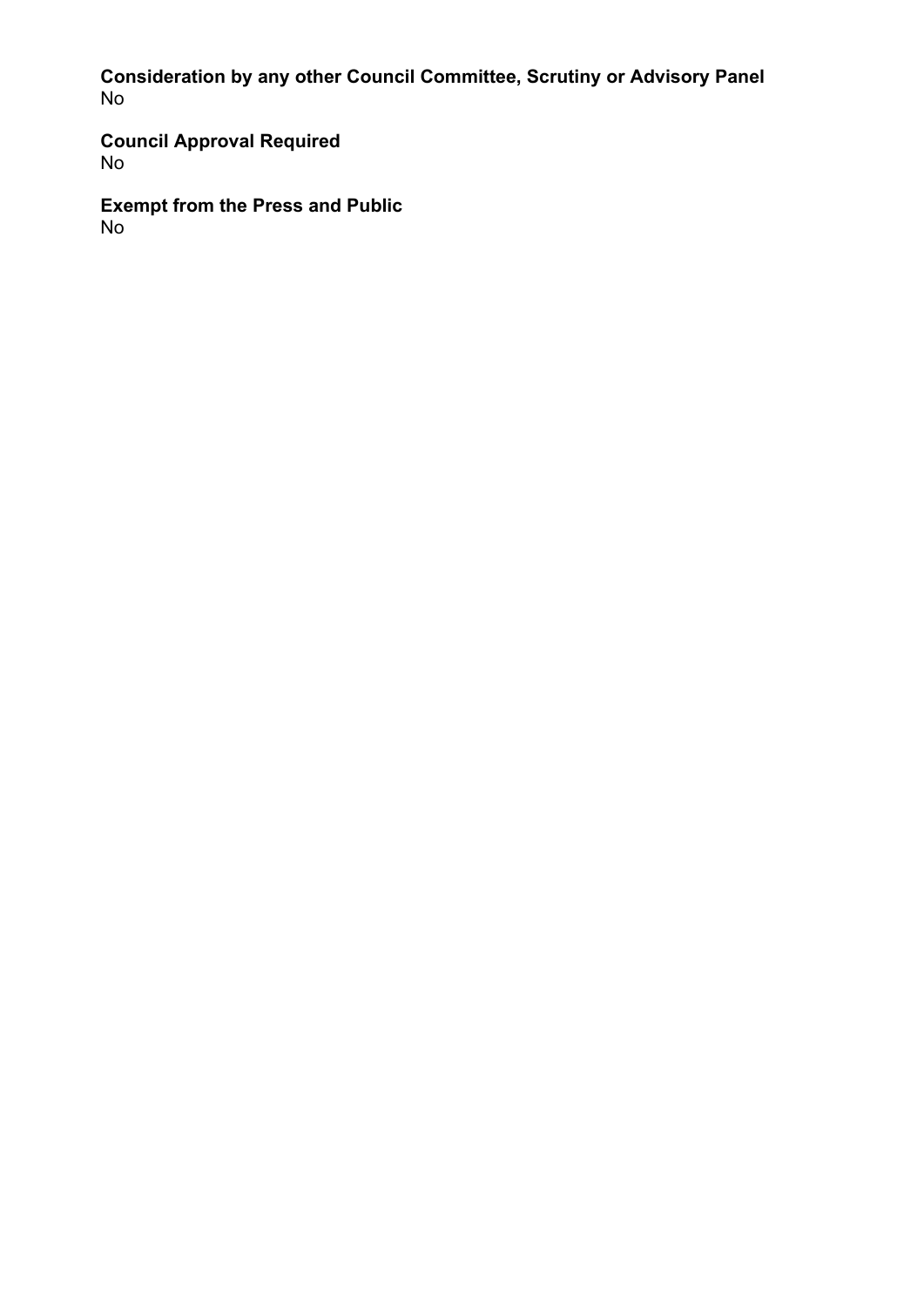# **[Secondment](#page-0-0) to the role of Assistant** Chief **Executive**

## **1. Background**

- 1.1 The Assistant Chief Executive, Shokat Lal, has given notice of his resignation from his post effective from May 2020 in order to take up the post of Executive Director of Core Services at Barnsley MBC. The current post holder was appointed in March 2016.
- 1.2 The post is responsible for the strategic management of the following key corporate services:-
	- Change and Innovation
	- Communications and Marketing
	- Democratic Services
	- Human Resources
	- Neighbourhood Services
	- Policy, Performance and Improvement

## **2. Key Issues**

- 2.1 The post of Assistant Chief Executive is key role in the Council's strategic leadership team. As well as providing strategic management of key corporate and support services driving improvement across the authority, the Assistant Chief Executive provides support to the Leader of the Council, Cabinet and the Overview and Scrutiny function at Member level.
- 2.2 Corporate improvement remains a key driver for the authority and given the forthcoming whole Council election, it is important that the post of Assistant Chief Executive is filled to support the post-election work in respect of Member Induction, ongoing Member Development and leading the preparation of key policy documents outlining the authority's strategic direction and purpose for the medium term.
- 2.3 Recruitment to this position will take approximately six months and given the important work to be undertaken in that period, as set out in paragraph 2.2 above, it is proposed that a secondment from the Local Government Association be approved whilst the recruitment process for a permanent appointment takes place later in the year.

# **3. Options considered and recommended proposal**

3.1 Having considered the immediate priorities facing the Council, it is recommended that the Staffing Committee approve the secondment to the role of Assistant Chief Executive effective from 20<sup>th</sup> April 2020 to ensure the continued leadership of key corporate services during a period of significant activity to support Members following the whole Council election to be held on 7 May 2020.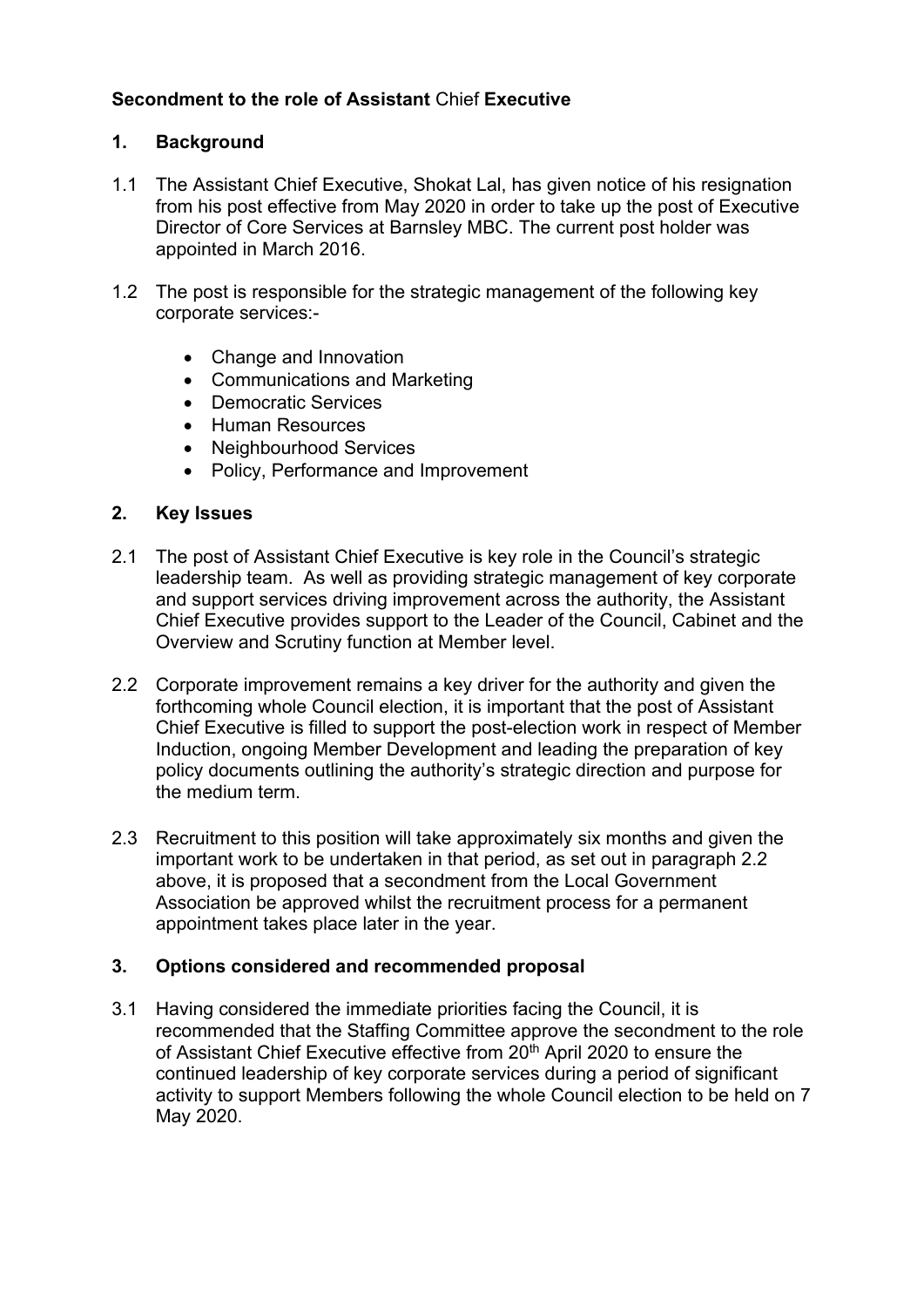- 3.2 The Council received support from the Local Government Association during the period of the Commissioner-led government intervention. During that time, the Council was supported specifically by Judith Hurcombe, Programme Manager at the LGA. Given Judith's varied experience of corporate governance, policy, performance and improvement working with local authorities across the country and her strong knowledge of the progress of the Council in meeting the expectations of Members, the people of the borough and external observers, it is proposed that Judith Hurcombe be seconded to the role Assistant Chief Executive until the end of the calendar year.
- 3.3 It is also proposed that Staffing Committee delegate authority to the Senior Officer Appointments Panel to undertake a recruitment and selection process to appoint to the Assistant Chief Executive role on a permanent basis. It is envisaged that this process will commence later in the year and a permanent appointment will be made before the end of the calendar year.
- 3.4 Both proposals are consistent with the requirements of the Officer Employment Procedure Rules, detailed in Appendix 7 of the Constitution.

## **4. Consultation on proposal**

4.1 In preparing this proposal for consideration by the Staffing Committee, consultation has taken place with political group leaders from the Labour Group and the Brexit Party Group. Both group leaders have indicated support for the proposed secondment, the preferred candidate for the role and the proposed approach to the recruitment and selection process for a new, permanent Assistant Chief Executive.

### **5. Timetable and Accountability for Implementing this Decision**

- 5.1 Subject to the approval of the Staffing Committee, it is proposed that the secondment to the role of Assistant Chief Executive take effect from 20<sup>th</sup> April 2020.
- 5.2 Recruitment to the permanent role of Assistant Chief Executive is expected to take place later in the year, with the role expected to be filled before the end of the calendar year.

### **6. Financial and Procurement Advice and Implications**

6.1 The cost of the secondment will be within the approved budget for the post. There are no other financial or procurement implications arising from this report. The Council's Pay Policy Statement provides for the Assistant Chief Executive to be paid £102k.

# **7. Legal Advice and Implications**

7.1 There are no legal implications directly arising from this report.